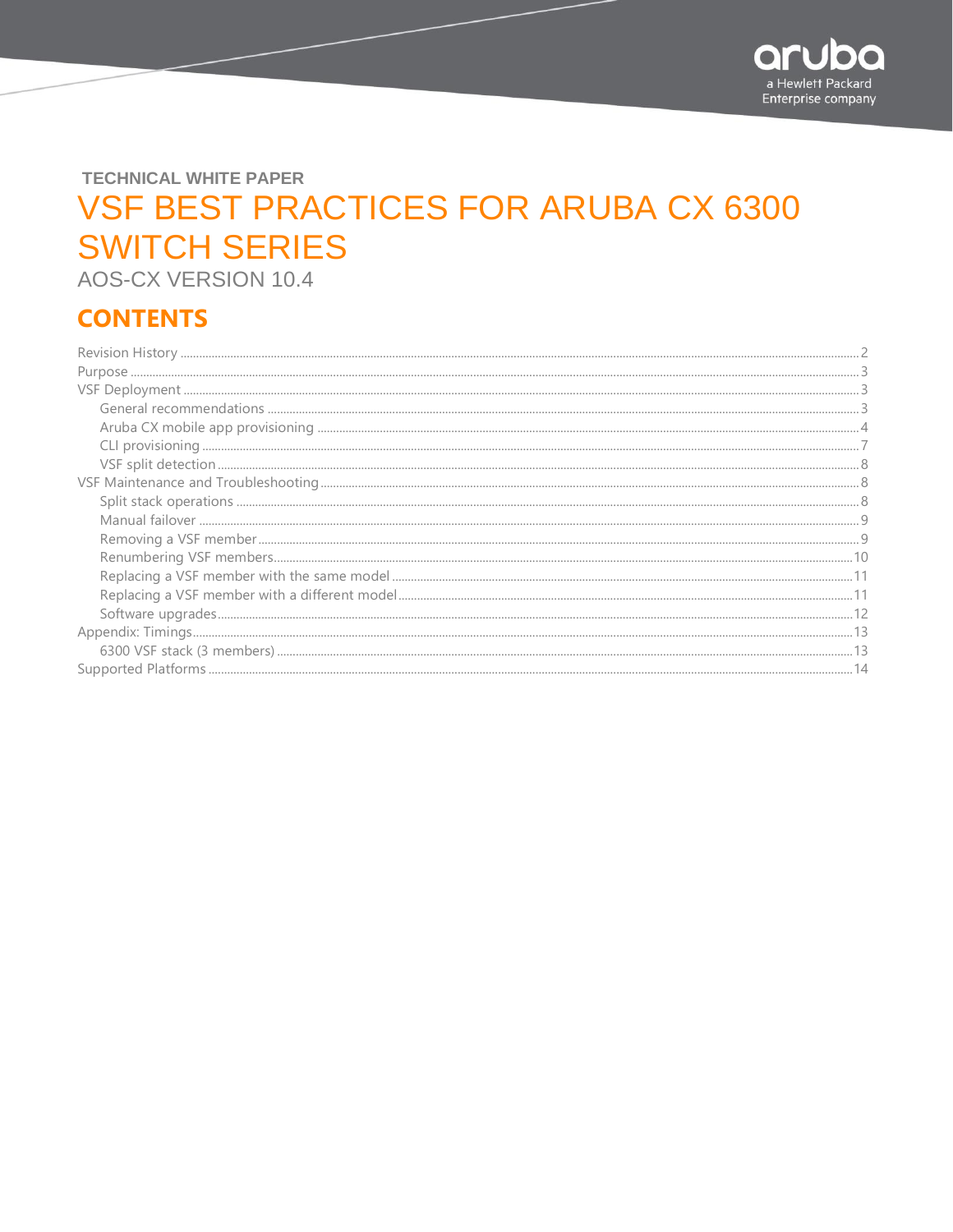## <span id="page-1-0"></span>**REVISION HISTORY**

| <b>Document Version</b> | Reason for Change                                       | <b>Revision Date</b> |
|-------------------------|---------------------------------------------------------|----------------------|
| 1.0 (Initial Release)   |                                                         | Dec 2019             |
|                         | Added instructions for loading a custom template during | Dec 2019             |
|                         | mobile app provisioning                                 |                      |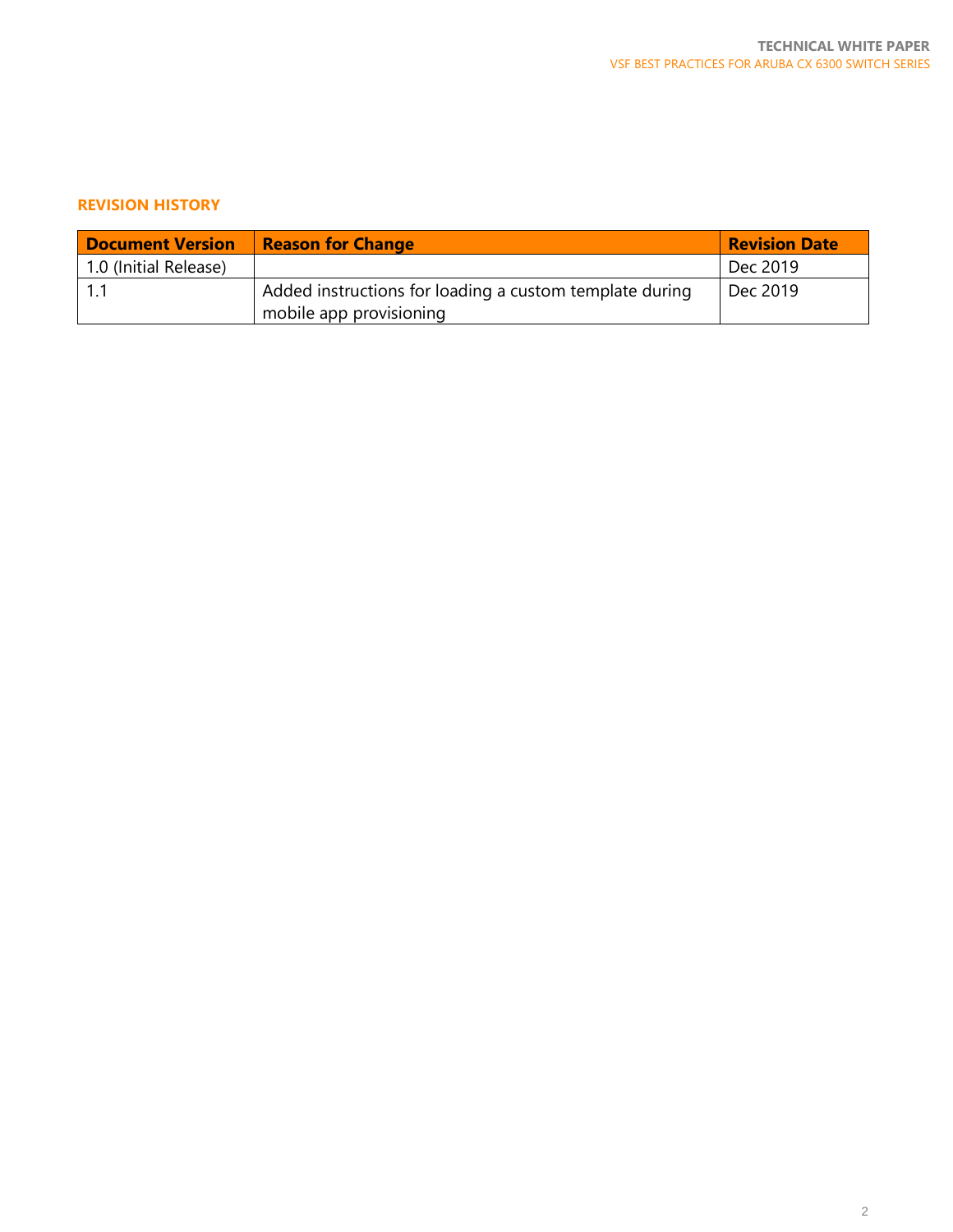## <span id="page-2-0"></span>**PURPOSE**

Combining multiple switch chassis into a single logical device can provide increased capacity and improved redundancy for access and distribution workloads, while simplifying configuration and providing a single point of management access. The Aruba CX 6300 Switch Series provides front plane stacking using the Virtual Switching Framework (VSF) feature, utilizing the four front panel SFP ports operating at 10G, 25G, or 50G speeds.

This document contains guidance and best practices for deploying and maintaining 6300 VSF stacks using the latest release of the AOS-CX network operating system.

### <span id="page-2-1"></span>**VSF DEPLOYMENT**

The 6300 Switch Series supports the ability to use front panel switch ports to link switches in a 'virtual' stack using VSF, with these links being used for intra-stack traffic forwarding and state synchronization between VSF members. A 6300 VSF stack may contain up to 10 members in a *ring* or *chain* topology, supporting any possible combination of 6300F and 6300M switch models.

While VSF on AOS-CX is conceptually similar to its AOS-Switch implementation on the 2930F and 5400R switch families, there are a number of substantial implementation and operational differences, which are explained in this document.

#### <span id="page-2-2"></span>**General recommendations**

To maximize available VSF link bandwidth, it is recommended to use Aruba 50G DAC cables for VSF links. Multiple ports can be aggregated to increase VSF link bandwidth and provide redundancy; for a two-member stack, all four SFP ports can be utilized in a single VSF link for up to 200Gbps of VSF link bandwidth (bidirectional), while larger stacks (up to 10 members) can use up to 2 ports per link for up to 100Gbps of bandwidth.

All VSF link ports in a stack must operate at the same speed (10G, 25G, or 50G). However, VSF links do not all need to use the same *number* of ports; for example, the VSF link between members 1 and 2 may use two SFP ports on each member while the link between members 2 and 3 uses only one SFP port per member. Using less than two ports for specific VSF links may be desirable on members where SFP ports are also being used for stack uplinks. The only limitation this imposes on a stack is reduced VSF link bandwidth between those members using links with only one port assigned per member.

A *ring* is the recommended topology, as it provides redundant links to all members to prevent a failure of any single VSF link or member from causing a stack split. A ring is constructed by configuring two VSF links on all members, and connecting them to provide a continuous path between both 'ends' of the stack.

A *chain* topology provides only a single path between any two members of the stack, and should only ever be used as a transitional state when building a stack or when recovering a ring from a link or member failure. A failure of any member or link in the middle of the chain will result in a stack split, a situation described in more detail later in this document.



A *secondary* member should always be defined to assume the VSF-Standby role, and the out-of-band management (OOBM) ports on the *primary* and *secondary* members should be connected to each other — either directly or through a dedicated management network — in order to utilize VSF split detection, which should always be enabled.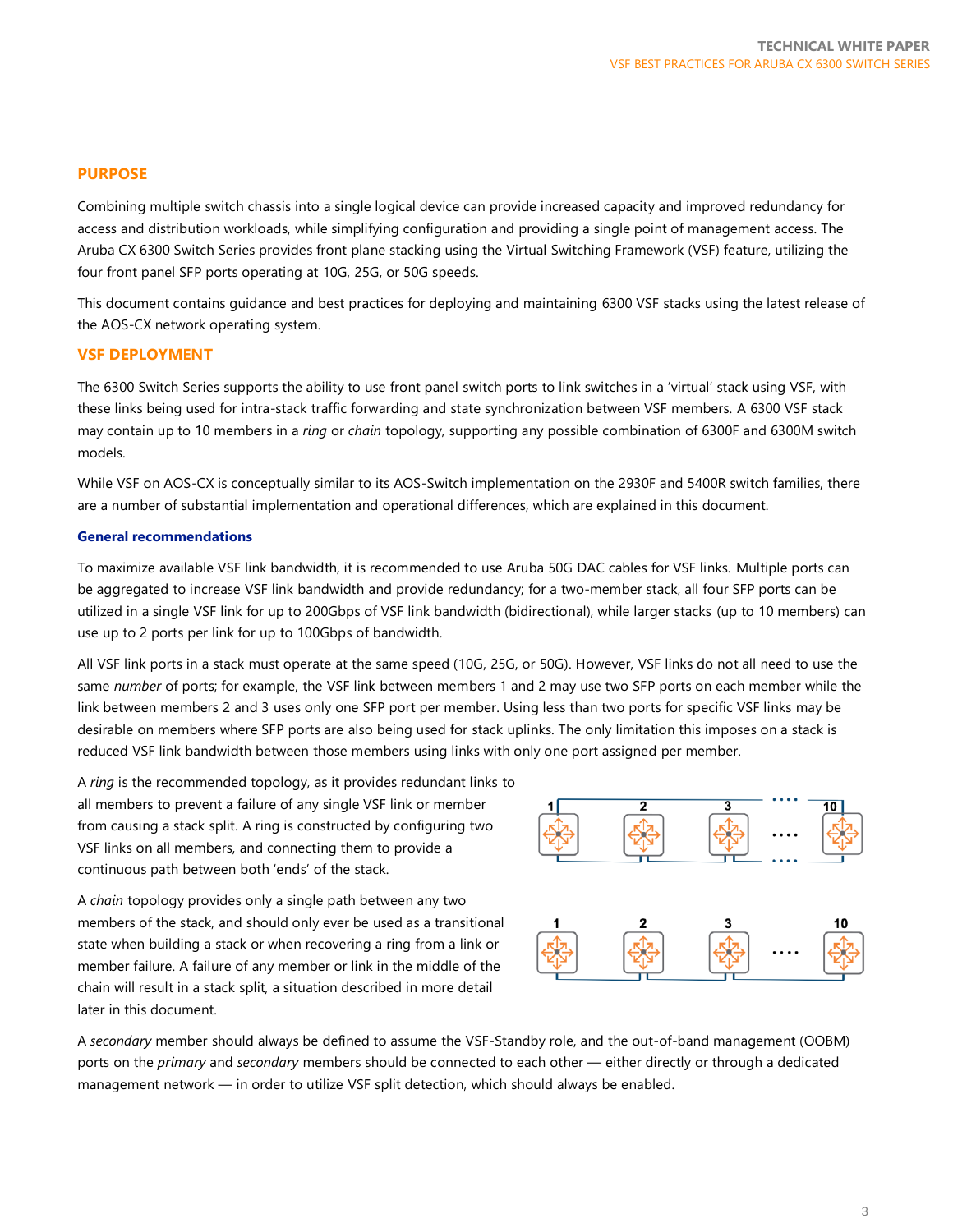For maximum stack resiliency, the *primary* and *secondary* members should be 6300M models with redundant power supplies connected to different circuits, in order to minimize the probability that a single-source power failure will disable both the stack master and standby.

## <span id="page-3-0"></span>**Aruba CX mobile app provisioning**

Provisioning a 6300 VSF stack using the Aruba CX mobile app requires a supported Android or iOS device, the latest version of the Aruba CX app (version 2.0 or later), and the USB to Bluetooth adapter included in the box with each 6300 switch model.

To start the provisioning process, first ensure that all members of the stack are powered up and fully booted in a factory default state, all cables are connected to the ports to be used for VSF links, and the USB to Bluetooth adapter is plugged into the front panel USB-A port on each member.

**Note:** Spanning Tree is enabled by default on the 6300 Switch Series, which will prevent a loop from forming when VSF link cables are connected prior to the stack being fully provisioned.

On the mobile device with the Aruba CX mobile app installed, first use Bluetooth to discover and connect to the switch that will be

| OTHER DEVICES |  |
|---------------|--|
| 6300-SG9ZKN   |  |
| 6300-SG9ZKN   |  |
| 6300-SG9ZKN   |  |

the stack primary; each switch should show up in the device list using the format *6300-SERIAL\_NUMBER*.

On the **Device** Login screen, leave the **Connection Type**  as **Bluetooth**. Enter the username **admin** and leave the password field blank, then tap the **Log In** button at the bottom of the screen.

| Connection Type<br>Bluetooth    |
|---------------------------------|
| $\bigcirc$ Network              |
| Username<br>admin<br>Password   |
| Please Enter Device Credentials |
|                                 |

Once the device is connected to the switch, launch the Aruba CX app. Within a few seconds, the app should display an active Bluetooth connection to the switch with the message **Login Required**. Tap the **Initial Config** button to start the stack configuration.

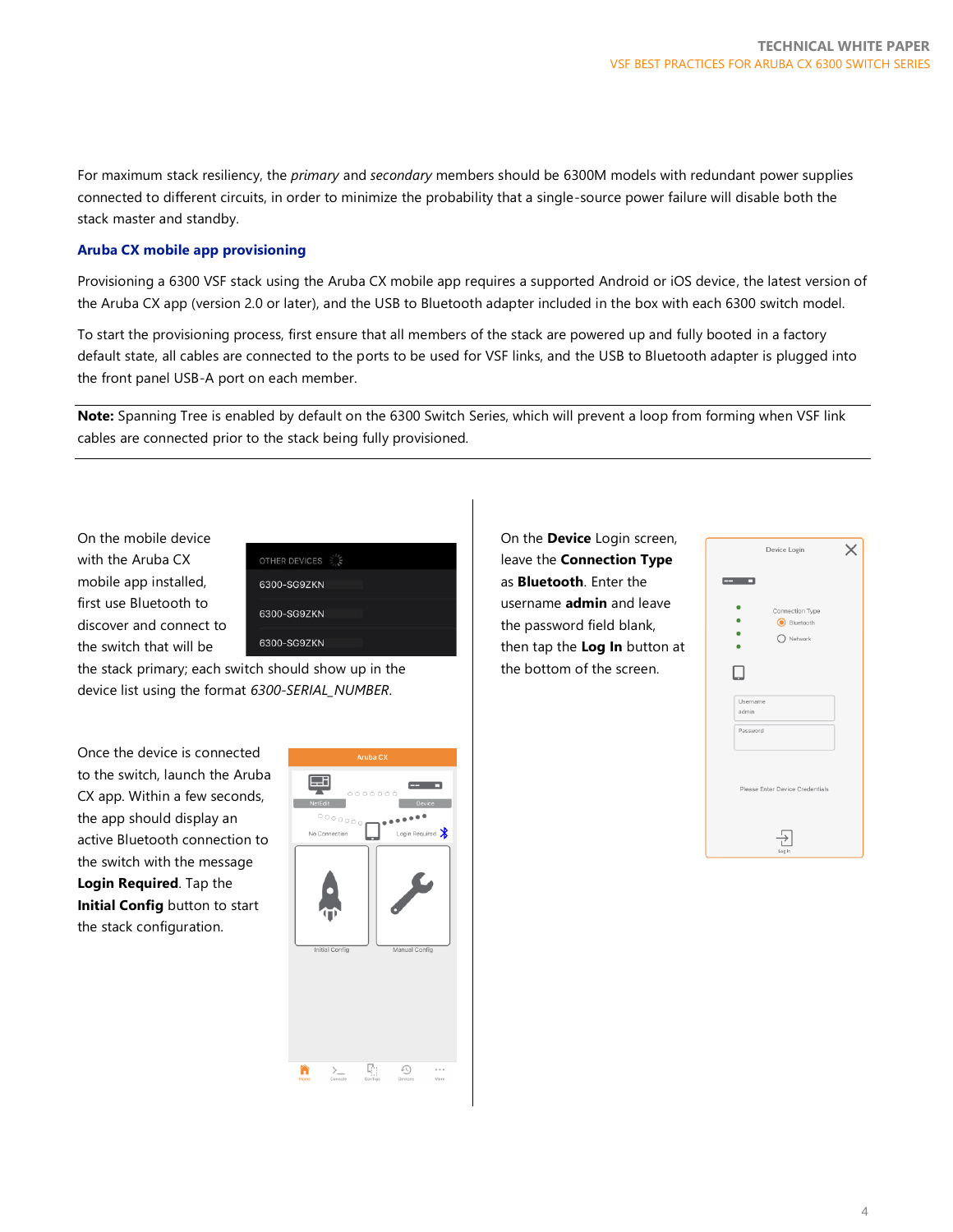Next, on the Initial Config screen, tap the **Stack** button to begin stack setup.



The app will automatically discover all 6300 switches that are connected to the primary via VSF link cables, connect to them via Bluetooth, and will display them in the topology view on the screen. Enabling the **LED** switch for each switch causes the blue UID LED on its front panel to flash; use them to verify that the physical stack layout matches the displayed topology. To change member IDs or assign a member as the stack secondary, tap the switch in the topology view.

With the stack member selected, you can either change the member ID number using the dropdown selector, or designate it as the stack secondary using the checkbox. Once you are done editing the member, tap the **Back** button at the bottom of the screen. After all members are assigned their settings, tap **Configure Members** to continue.





The app will then apply member IDs and secondary configuration to all switches in the stack, which will cause each member other than the primary to reboot. Once all switches have rebooted and joined the stack, the message **Stack Set Up Successful!** will be displayed; tap **Configure Stack** to continue.



If NetEdit will be used to manage the stack, enter the NetEdit server address, username, and password, then tap **Log In**; if not, then tap **Skip**.

Choose the desired switch management interface from the dropdown menu; configure the stack hostname, admin password, and management IP interface (static or DHCP); tap **Next** to continue.

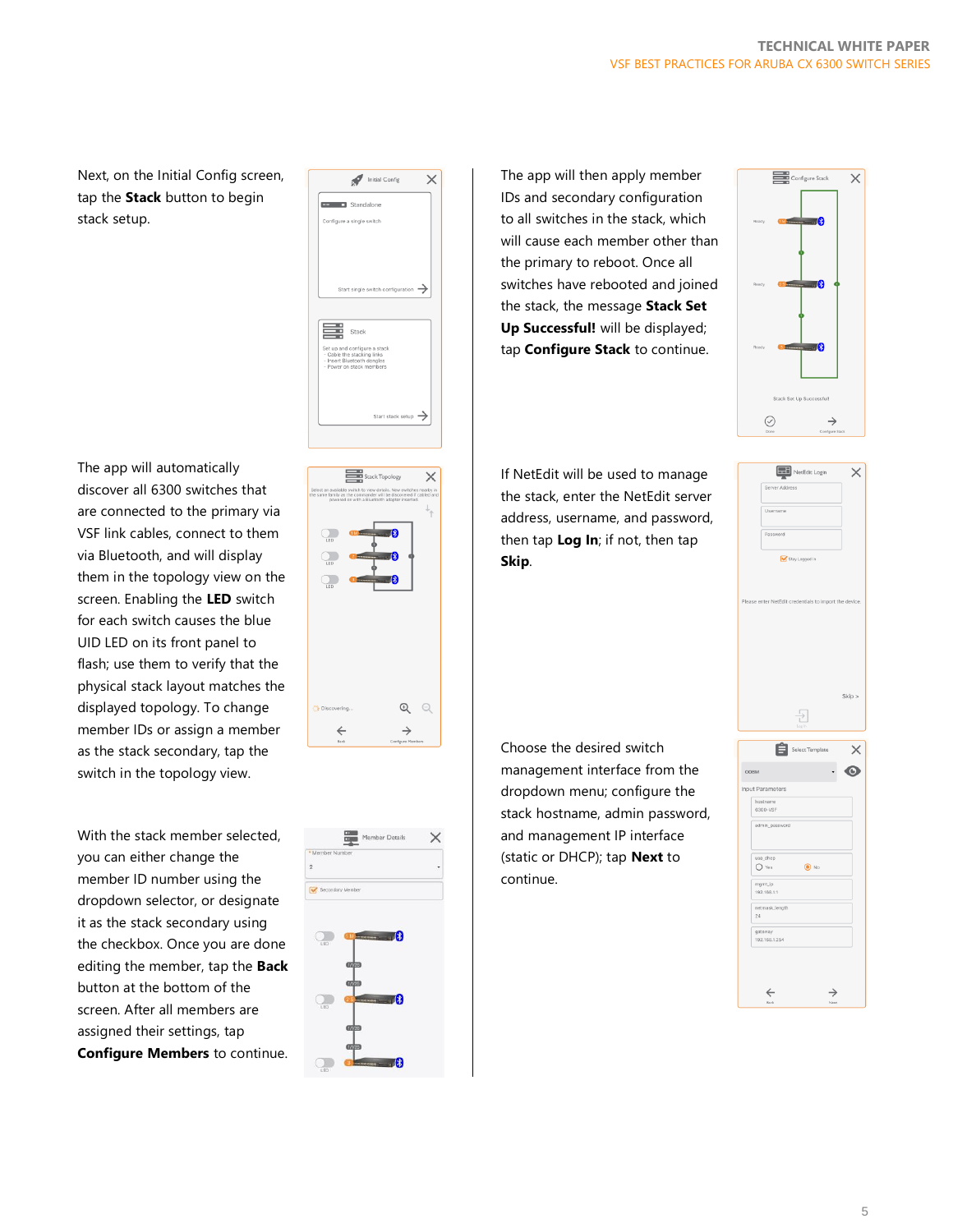Alternately, you may deploy a custom configuration template (saved on your device or available on a connected file sharing service such as OneDrive, Dropbox, or iCloud Drive) by tapping the interface dropdown menu, and selecting **Import Custom Template…**

| Ŵ |
|---|
| Ŵ |
| m |
|   |
|   |
|   |
|   |
|   |
|   |

To load the custom template file onto your device, see the appropriate **[Apple Support](https://support.apple.com/en-us/HT206481)** or **[Android Help](https://support.google.com/android/answer/9064445?hl=en)** article for your device's operating system.

Select the desired configuration template from the file browser, then choose the imported template from the menu.





If the template requires any devicespecific parameters, enter the appropriate values and then tap **Next** to continue.



Review the configuration generated by the app or imported from a template; then, tap **Deploy** to apply the configuration to the stack.

| Deploy Config                                                                                                                                                                                                      |  |
|--------------------------------------------------------------------------------------------------------------------------------------------------------------------------------------------------------------------|--|
| 0000000                                                                                                                                                                                                            |  |
| NetEdit<br>Device<br>00000000<br>192.168.99.1                                                                                                                                                                      |  |
| No Connection<br>This will replace the running config on the device.                                                                                                                                               |  |
| Device Config                                                                                                                                                                                                      |  |
| ï<br>Wersion ArubaOS-CX FL.10.04.0001<br>lexport-password: default<br>hostname 6300-VSF<br>user admin group administrators password ciphertext.                                                                    |  |
| ï<br>ssh server vrf default<br>ssh server vrf mgmt<br>ï<br>ï<br>ï<br>ï<br>vlan 1<br>spanning-tree<br>interface momt<br>no shutdown<br>lp static 192.168.1.1/24<br>default-gateway 192.168.1.254<br>Interface 1/1/1 |  |
| Reviv<br>Deploy                                                                                                                                                                                                    |  |

Once the configuration has been successfully deployed, the connection between the device and the switch (now the stack primary) will turn green, and the message **Device Deployment Successful!** will be displayed. Tap **Done** to return to the app's main page.

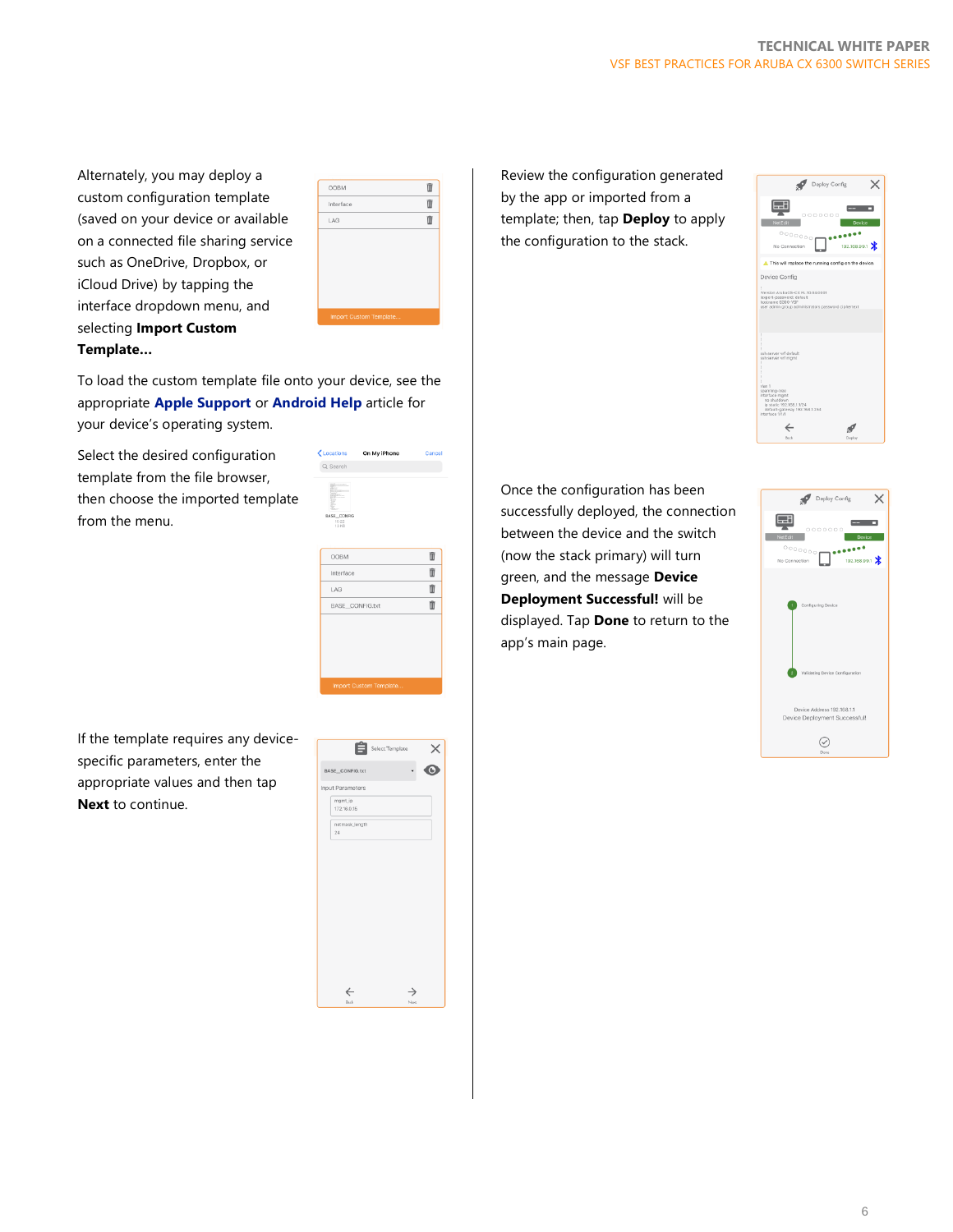#### <span id="page-6-0"></span>**CLI provisioning**

For this provisioning method, start with all prospective stack members powered up, with a management console session open (SSH, Telnet, USB-C, or Bluetooth) to the desired *primary* member (ID 1), and all desired VSF link cables connected. As with the Aruba CX mobile app provisioning process, Spanning Tree will prevent loops on the VSF link ports while the stack is being provisioned.

Start by configuring VSF link 1 on the primary switch:

```
switch(config)# vsf member 1
switch(vsf-member-1)# link 1 1/1/49
```
If the stack will contain more than two members, configure VSF link 2 as well:

switch(vsf-member-1)# **link 2** *1/1/50*

Next, specify the desired *secondary* member ID:

```
switch(config)# vsf secondary-member 2
This will save the configuration and reboot the specified switch.
Do you want to continue (y/n)? y
```
**Note:** Performing this step *before* adding the desired secondary to the stack eliminates the need for the extra reboot that would occur with an operating stack member; that switch will instead automatically become the secondary when it reboots to join the stack and will assume the VSF-Standby role.

Connect to the next stack member and configure VSF links (one if a 2-member stack, two if more than 2 members). Remember that all stack members start with a member ID of 1, so keep that in mind when assigning ports to the VSF links.

```
switch(config)# vsf member 1
switch(vsf-member-1)# link 1 1/1/49
switch(vsf-member-1)# link 2 1/1/50
```
Once VSF links have been configured on the new member, renumber it to the desired member ID:

```
switch(config)# vsf renumber-to 2
This will save the VSF configuration and reboot the switch.
Do you want to continue (y/n)? y
```
The member will automatically join the stack with its new member ID when it reboots; if it has been designated the secondary, it will also assume the VSF-Standby role.

If a new stack member is running a software version different from that on the VSF-Master, during the boot process it will automatically download the primary and secondary software images from the VSF-Master and reboot a second time.

For stacks of 3 members or greater, when the last member has been added, remember to connect the final VSF link between the ends of the stack to complete the ring topology.

Once stack provisioning is complete, verify the final stack status and topology using the following commands: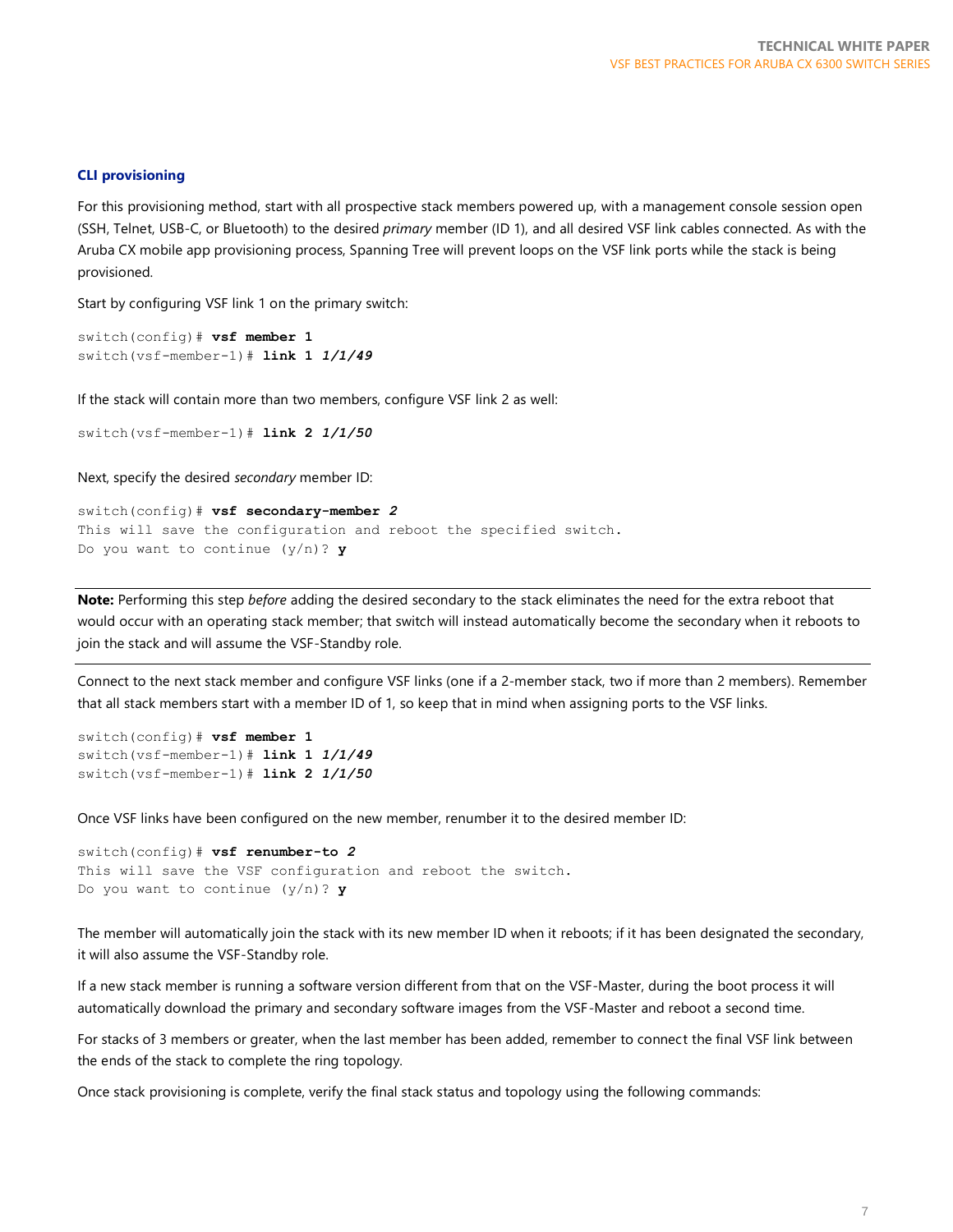#### switch# **show vsf**

| MAC Address            |           | : e0:07:1b:00:00:01 |
|------------------------|-----------|---------------------|
| Secondary              | $\cdot$ 2 |                     |
| Topology               |           | : Ring              |
| Status                 |           | : No Split          |
| Split Detection Method |           | : mgmt              |

| T D          | Mbr Mac Address   | type   | Status  |
|--------------|-------------------|--------|---------|
|              |                   |        |         |
| $\mathbf{1}$ | e0:07:1b:00:00:01 | JL660A | Master  |
| 2            | e0:07:1b:00:00:02 | JL661A | Standby |
| 3            | e0:07:1b:00:00:03 | JL665A | Member  |

#### switch# **show vsf topology**

| Mstr        |                     | Stdby       |
|-------------|---------------------|-------------|
| $+ - - - +$ | $+ - - - +$         | $+ - - - +$ |
|             | 1  1==2  3  1==2  2 |             |
| $+ - - - +$ | $+ - - - +$         | $+ - - - +$ |
| 2           |                     |             |
|             |                     |             |

#### <span id="page-7-0"></span>**VSF split detection**

In order to mitigate the effects of a VSF split, a split-detection (also known as Multi-Active Detection, or MAD) method should be configured and utilized. The 6300 Switch Series supports using a connection between the OOBM ports on the primary and secondary members to detect when a split has occurred. The OOBM ports can either be directly connected using an Ethernet cable, or connected to a common Layer 2 broadcast domain via a dedicated OOBM switch or network. In the latter case, the OOBM ports on the primary and secondary can be assigned a global stack OOBM IP address and used normally for remote management.

To enable VSF split detection using the OOBM ports:

switch(config)# **vsf split-detect mgmt**

For more details on how split detection operates in a 6300 VSF stack, see **Split stack operations** in the following section.

## <span id="page-7-1"></span>**VSF MAINTENANCE AND TROUBLESHOOTING**

#### <span id="page-7-2"></span>**Split stack operations**

A VSF stack operating as a chain may experience a split stack condition due to the failure of a VSF link or stack member. When a split occurs, the behavior of each resulting stack fragment depends on where the split occurred, whether a secondary member has been designated for the stack, and whether split detection has been enabled.

The behaviors described in the following scenarios presume that VSF split detection has been configured and is functional, and a secondary member has been designated and is operating in the VSF-Standby role.

**Scenario A** — If a VSF *link* fails and causes a split, but all stack members remain operational, the following occurs: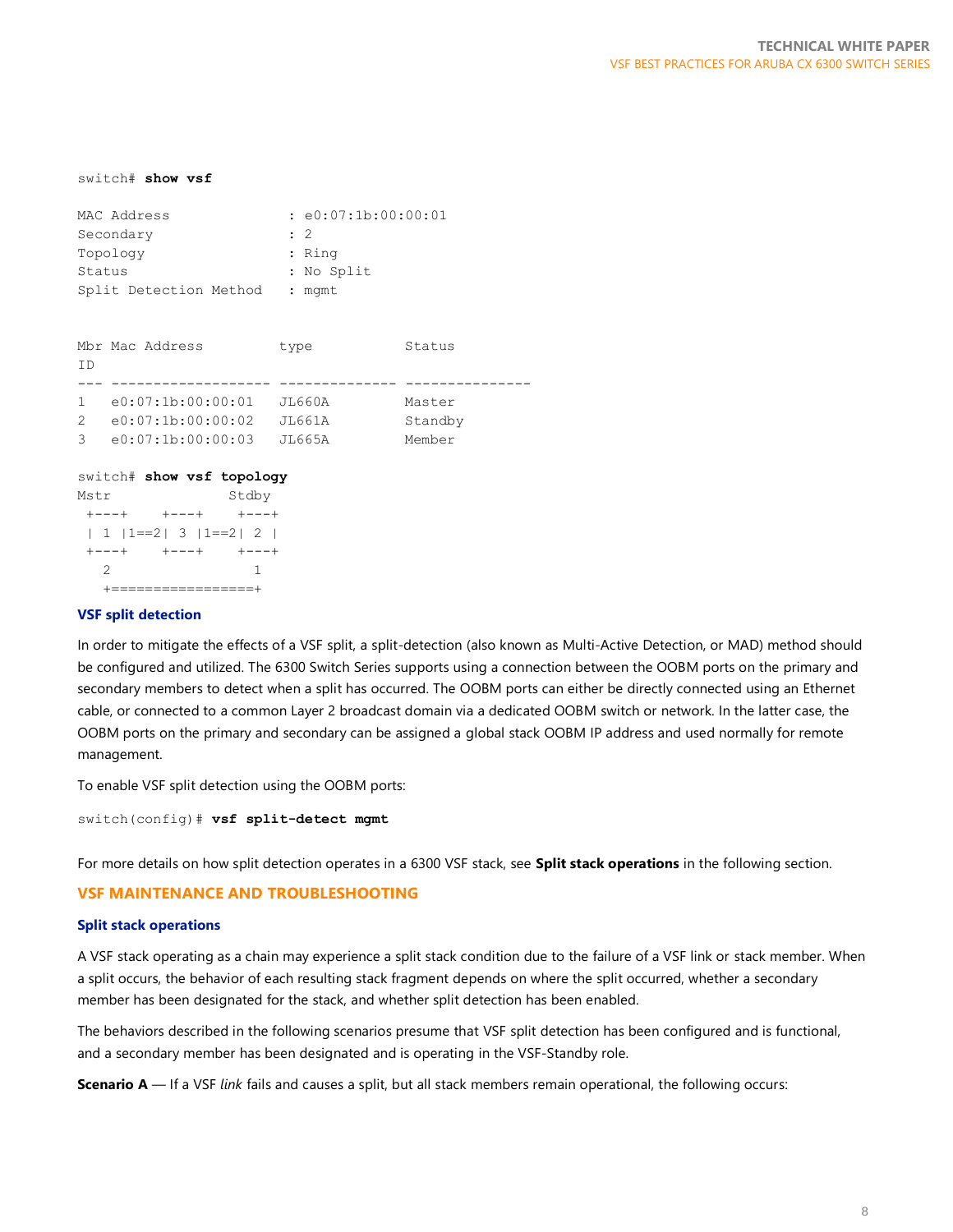- The fragment containing the primary (operating as VSF-Master) remains active
	- If the secondary is in a *separate* fragment from the primary, it assumes the VSF-Master role for the fragment, and that fragment is designated *inactive* (all links *except* the OOBM port and VSF link ports are disabled)
	- o If the secondary is in the *same* fragment as the primary, all members in the *other* fragment reboot and stay down until a connection to a VSF-Master is re-established

**Scenario B** — If a VSF *member* fails and causes a split, the following occurs:

- If the failed member was the *primary*, the secondary assumes the VSF-Master role for its fragment and that fragment remains active; all members in the other fragment reboot and stay down until a connection to a VSF-Master (either primary or secondary) is re-established
	- o When the primary recovers, it will assume the VSF-Standby role until a subsequent failover occurs, and all other stack members in the isolated fragment will recover and rejoin the stack
- If the failed member was the *secondary*, the fragment containing the primary remains active; all members in the other fragment reboot and stay down until a connection to a VSF-Master is re-established
	- o When the secondary recovers, it will reassume the VSF-Standby role, and all other stack members in the isolated fragment will recover and rejoin the stack
- If the failed member was *neither* a primary nor secondary, stack fragment behavior is the same as for a failed VSF link as described in Scenario A

#### <span id="page-8-0"></span>**Manual failover**

There are a few situations in which you might wish to manually trigger a VSF-Master failover: the primary is to be removed from the stack and replaced; testing for network behavior and potential performance issues during initial deployment; or having the primary reassume the VSF-Master role after a previous failover event.

The preferred method for initiating a manual failover is to use the following command:

#### switch# **vsf switchover**

This will trigger a reboot of the VSF-Master, resulting in the VSF-Standby assuming the VSF-Master role. Once the former VSF-Master reboots, it will rejoin the stack as VSF-Standby.

#### <span id="page-8-1"></span>**Removing a VSF member**

To remove a VSF stack member, use the following command (replace the member ID with the desired value):

switch(config)# **no vsf member** *4* The specified switch will be unconfigured and rebooted Do you want to continue (y/n)? **y**

This command will remove all stack configuration from the VSF-Master for the specified member. If that member is currently operating as part of the stack, it will be rebooted and restored to factory defaults.

Attempting to remove the stack primary with this command without an operating VSF-Standby will result in the following warning:

switch(config)# **no vsf member** *1* Unconfiguring the primary switch of the stack without a standby will make the stack unusable Do you want to continue  $(y/n)$ ?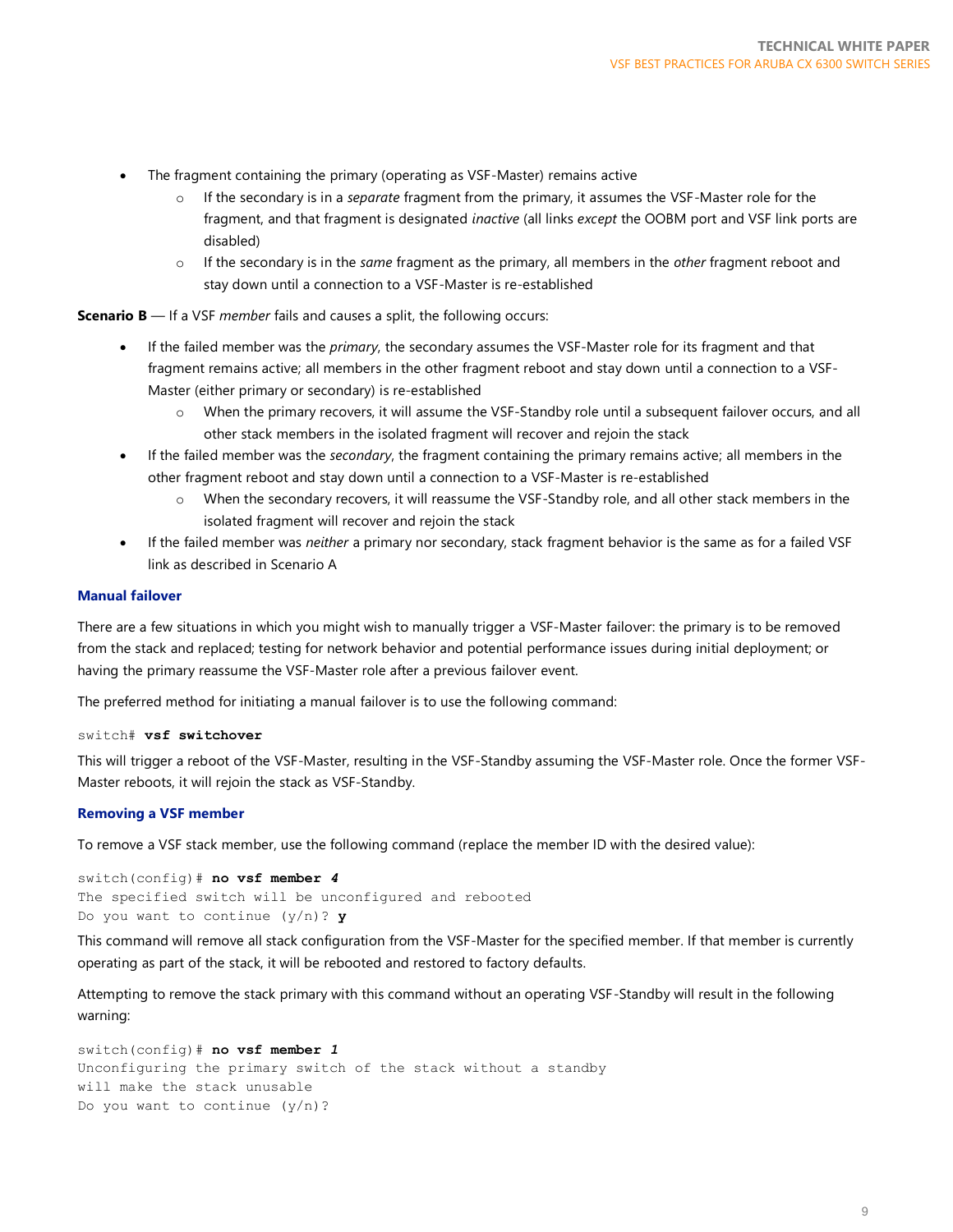If an operating member other than the primary or secondary is disconnected from the stack *without* being properly removed from the stack, it will reboot itself then stay down as it attempts to reconnect to the VSF-Master. (This will also occur to *all* stack members with the VSF-Member role if the stack primary is removed using the above command without a secondary member defined and present.)

To restore an isolated VSF-Member switch to factory defaults, you will need to use one of the following two methods via a connection to the USB-C console port on the disconnected stack member:

**Method 1:** Interrupt the switch boot process using the **Control-C** key combination; this will cause a redirect to an emergency login prompt. Once you have logged in (using credentials from the stack master the member was last connected to), use the following command to reset the switch to factory defaults:

#### switch# **vsf-factory-default**

This command will *immediately* reboot the switch, restoring it to a factory default state with a member ID of 1.

**Method 2:** Reboot the switch via the front panel Reset push button or via a power-cycle, and select the ServiceOS option from the boot menu when prompted. Login to the ServiceOS using the username **admin**; then, from the SVOS prompt, enter the following command:

```
SVOS> erase zeroize
############################WARNING############################
This will securely erase all customer data and reset the switch
to factory defaults. This will initiate a reboot and render the
switch unavailable until the zeroization is complete.
This should take several minutes to one hour to complete.
############################WARNING############################
```
Continue (y/n)? **y**

The switch will reboot for zeroization, and will reboot once more after zeroization is complete, at which point it will boot to a factory default state.

#### <span id="page-9-0"></span>**Renumbering VSF members**

As of the AOS-CX 10.4 release, in order to renumber *operating* VSF members, remove each member to be renumbered from the stack, reconfigure their VSF links, then renumber them to the correct member IDs.

**Note:** The vsf renumber-to command can only be run from the global configuration context on a switch operating in the VSF-Master role with a member ID of 1.

Before performing these steps, back up the VSF configuration for use when reapplying member-specific settings after renumbering is complete.

To back up the stack running configuration in CLI format to an external SFTP server, use the following command as an example:

switch# **copy running-config sftp://***sftpuser@10.10.10.1***/***6300\_running\_config.txt* **cli vrf mgmt** In this example, the switches acting as stack members 3 and 4 were connected to the stack in the wrong order during initial provisioning, and need to be renumbered to reflect their physical positions in their rack.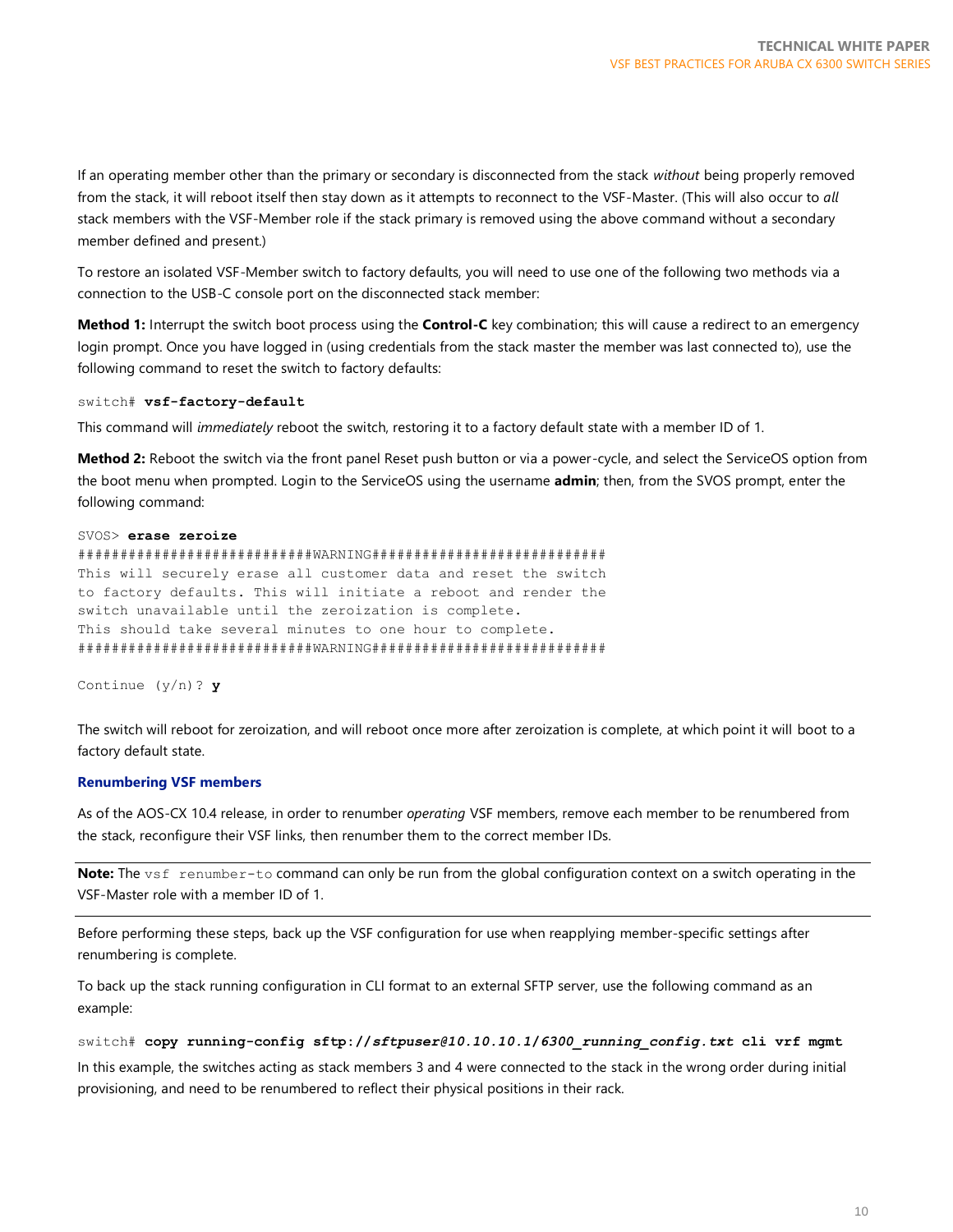Start by removing the stack members to be renumbered from the configuration on the master; in this example, members 3 and 4 will have their member IDs swapped:

```
switch(config)# no vsf member 3
The specified switch will be unconfigured and rebooted
Do you want to continue (y/n)? y
switch(config)# no vsf member 4
The specified switch will be unconfigured and rebooted
Do you want to continue (y/n)? y
```
Next, connect to the USB-C console port on each removed member, and configure their VSF links using the same physical ports originally assigned (in this example, the same commands are run on *both* members):

switch(config)# **vsf member 1** switch(vsf-member-1)# **link 1** *1/1/49* switch(vsf-member-1)# **link 2** *1/1/50*

Attach VSF link cables if not left connected, then renumber each member to the correct ID:

```
switch(config)# vsf renumber-to 3
This will save the VSF configuration and reboot the switch.
Do you want to continue (y/n)?
```
switch(config)# **vsf renumber-to** *4* This will save the VSF configuration and reboot the switch. Do you want to continue  $(y/n)$ ?

If the members' VSF link cables were left connected, each member will rejoin the stack as they reboot; otherwise, they will automatically reboot to join the stack with their new ID when the cables are later reconnected.

Finally, once both members are operating with the correct member IDs, re-apply their member-specific configuration from the backup created earlier, ensuring that the applied configuration is corrected for the new member IDs, any port number differences, and PoE settings.

#### <span id="page-10-0"></span>**Replacing a VSF member with the same model**

**Note:** As of the AOS-CX 10.4 release, configuration of a replacement VSF member must be performed via the command line interface.

Replacing a VSF stack member with a switch of the same type (part number) does *not* require removing the existing member from the stack configuration on the master. If the member to be replaced is currently operating as part of the stack, ensure that the stack is operating in a ring topology, then remove the member from service by powering it down. If the stack is operating as a chain due to a previously failed link or member, ensure that the environment can tolerate a temporary split stack condition prior to taking the member out of service.

Once the member has been taken out of service and removed from the stack, configure the replacement member's VSF links, attach VSF link cables, and renumber it to match the existing member's ID. The replacement member will reboot with its new member ID, join the stack, and will assume the previous member's configuration.

#### <span id="page-10-1"></span>**Replacing a VSF member with a different model**

**Note:** As of the AOS-CX 10.4 release, configuration of a replacement VSF member must be performed via the command line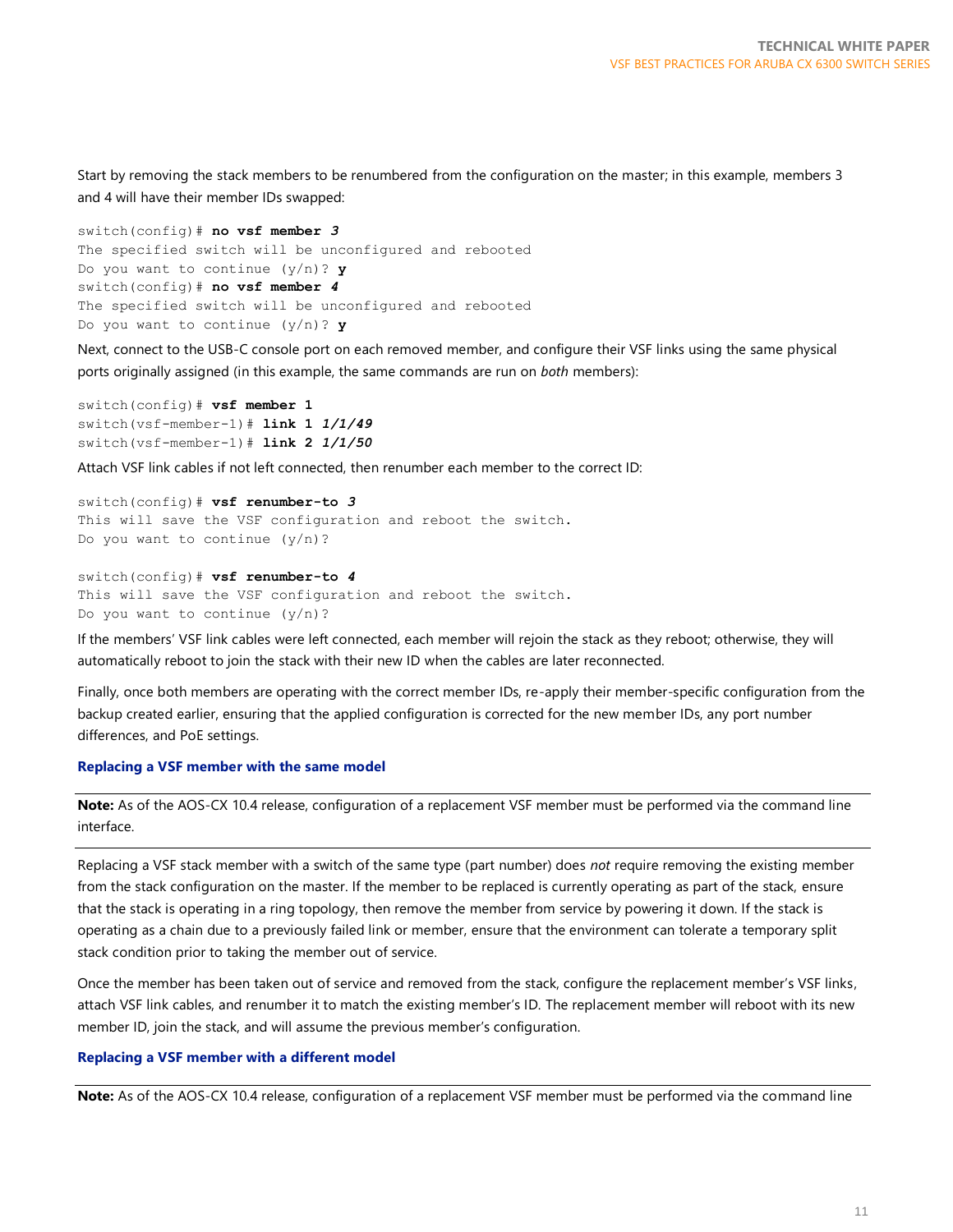#### interface.

If the member is to be replaced with a *different* model, the member ID must first be removed from the configuration (see **Removing a VSF Member**) before the replacement is added. Failure to do so will result in the replacement member being unable to join the stack when it is renumbered. If pre-provisioning the replacement member's configuration, the following error message will be displayed if the original member has not first been removed:

switch(config)# **vsf member** *3* switch(vsf-member-3)# **type** *jl663a* Cannot change the part number for a configured member. Unconfigure the member first.

Once the member to be replaced has been removed from the VSF configuration, configure VSF links on the replacement switch, renumber it using the original member's ID, and connect VSF link cables. Once the replacement has joined the stack, apply any member-specific configuration, adjusting for differences in port numbering and PoE settings.

## <span id="page-11-0"></span>**Software upgrades**

Upgrading the software version on a 6300 stack requires loading the software image onto the VSF-Master, then rebooting the stack into the new version. Once the image has been copied, it will automatically be synchronized to all stack members without requiring operator action.

#### switch# **copy sftp://***sftpuser@10.10.10.1 FL\_10\_04\_0003.swi* **primary vrf mgmt**

Once the image has been copied and written to flash, reboot the stack into the new software version using this command:

#### switch# **boot system primary**

The entire VSF stack will simultaneously reboot to load the new software image.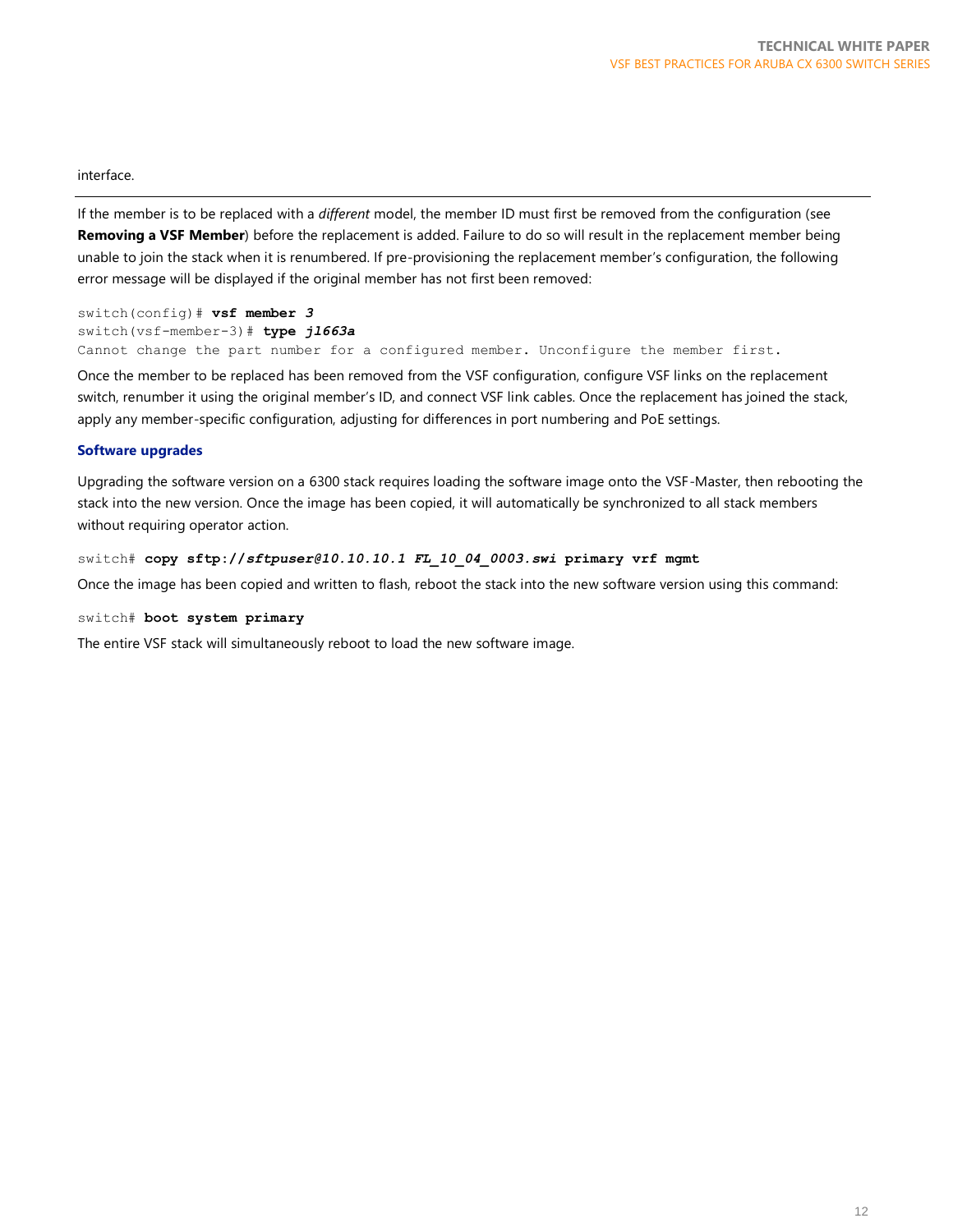## <span id="page-12-0"></span>**APPENDIX: TIMINGS**

Values are in minutes and seconds; all timings are approximate and may vary with software version, features configured, hardware variations, etc.

## <span id="page-12-1"></span>**6300 VSF stack (3 members)**

| <b>Operation</b>                                                 | <b>Estimated time to complete</b> |
|------------------------------------------------------------------|-----------------------------------|
| Stack cold boot (power<br>applied to ports up on all<br>members) | 3:39                              |
| <b>Failover with standby re-sync</b><br>(ports down to ports up) | 3:12                              |